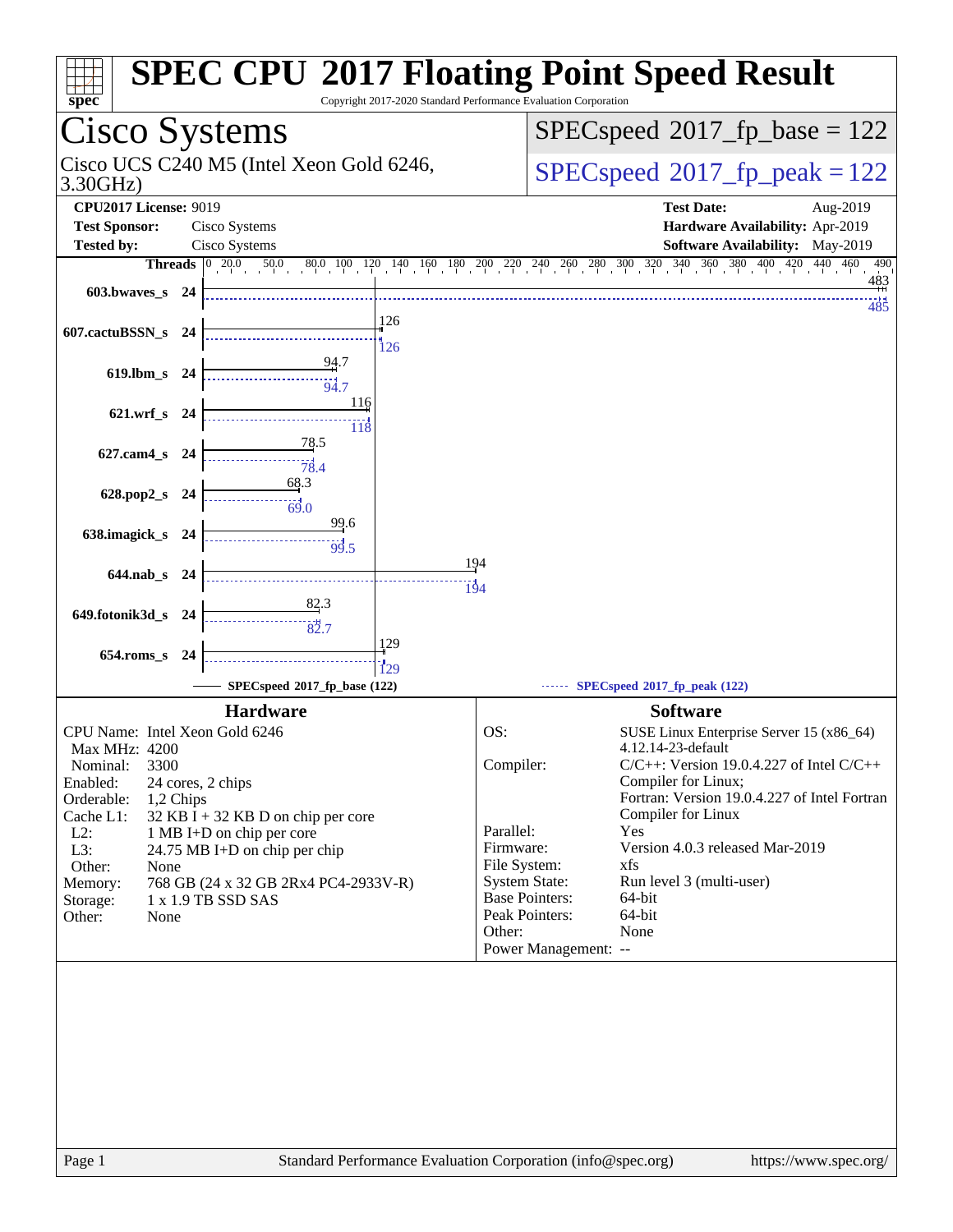

Copyright 2017-2020 Standard Performance Evaluation Corporation

# Cisco Systems

3.30GHz) Cisco UCS C240 M5 (Intel Xeon Gold 6246,  $SPEC speed@2017$  fp\_peak = 122

 $SPEC speed^{\circ}2017\_fp\_base = 122$ 

**[CPU2017 License:](http://www.spec.org/auto/cpu2017/Docs/result-fields.html#CPU2017License)** 9019 **[Test Date:](http://www.spec.org/auto/cpu2017/Docs/result-fields.html#TestDate)** Aug-2019 **[Test Sponsor:](http://www.spec.org/auto/cpu2017/Docs/result-fields.html#TestSponsor)** Cisco Systems **[Hardware Availability:](http://www.spec.org/auto/cpu2017/Docs/result-fields.html#HardwareAvailability)** Apr-2019 **[Tested by:](http://www.spec.org/auto/cpu2017/Docs/result-fields.html#Testedby)** Cisco Systems **[Software Availability:](http://www.spec.org/auto/cpu2017/Docs/result-fields.html#SoftwareAvailability)** May-2019

### **[Results Table](http://www.spec.org/auto/cpu2017/Docs/result-fields.html#ResultsTable)**

|                                   | <b>Base</b>    |                |            |                |            |                | <b>Peak</b> |                |                |              |                |              |                |              |
|-----------------------------------|----------------|----------------|------------|----------------|------------|----------------|-------------|----------------|----------------|--------------|----------------|--------------|----------------|--------------|
| <b>Benchmark</b>                  | <b>Threads</b> | <b>Seconds</b> | Ratio      | <b>Seconds</b> | Ratio      | <b>Seconds</b> | Ratio       | <b>Threads</b> | <b>Seconds</b> | <b>Ratio</b> | <b>Seconds</b> | <b>Ratio</b> | <b>Seconds</b> | <b>Ratio</b> |
| 603.bwayes s                      | 24             | 122            | 483        | 123            | 480        | 122            | 485         | 24             | 123            | 481          | 122            | 485          | 122            | 485          |
| 607.cactuBSSN s                   | 24             | 131            | 127        | 133            | 126        | <u>132</u>     | <u>126</u>  | 24             | 132            | 127          | <u>133</u>     | <u>126</u>   | 133            | 125          |
| $619.1$ bm s                      | 24             | 57.0           | 92.0       | 55.3           | 94.7       | 55.2           | 94.9        | 24             | 55.3           | 94.7         | 55.3           | 94.6         | 55.3           | 94.8         |
| $621$ .wrf s                      | 24             | 114            | <b>116</b> | 112            | 118        | 114            | 116         | 24             | <b>112</b>     | <b>118</b>   | 113            | 117          | 112            | 118          |
| $627$ .cam $4 \text{ s}$          | 24             | 113            | 78.6       | 113            | 78.5       | <u>113</u>     | 78.5        | 24             | 113            | 78.3         | 113            | 78.4         | <b>113</b>     | 78.4         |
| $628.pop2_s$                      | 24             | 173            | 68.5       | 174            | 68.3       | 175            | 67.9        | 24             | 171            | 69.3         | 172            | 69.0         | 173            | 68.7         |
| 638.imagick_s                     | 24             | 145            | 99.7       | 145            | 99.4       | 145            | 99.6        | 24             | 145            | 99.7         | 146            | 99.1         | 145            | 99.5         |
| $644$ .nab s                      | 24             | 90.2           | 194        | 90.3           | 193        | 90.3           | 194         | 24             | 90.2           | 194          | 90.3           | 193          | 90.3           | <b>194</b>   |
| 649.fotonik3d s                   | 24             | 111            | 82.2       | 110            | 82.6       | 111            | 82.3        | 24             | 113            | 80.8         | <u>110</u>     | 82.7         | 110            | 83.0         |
| $654$ .roms s                     | 24             | 123            | 128        | <u>122</u>     | <u>129</u> | 122            | 129         | 24             | <u> 122</u>    | <u>129</u>   | 122            | 129          | 123            | 128          |
| $SPECspeed*2017$ fp base =<br>122 |                |                |            |                |            |                |             |                |                |              |                |              |                |              |

**[SPECspeed](http://www.spec.org/auto/cpu2017/Docs/result-fields.html#SPECspeed2017fppeak)[2017\\_fp\\_peak =](http://www.spec.org/auto/cpu2017/Docs/result-fields.html#SPECspeed2017fppeak) 122**

Results appear in the [order in which they were run.](http://www.spec.org/auto/cpu2017/Docs/result-fields.html#RunOrder) Bold underlined text [indicates a median measurement](http://www.spec.org/auto/cpu2017/Docs/result-fields.html#Median).

### **[Operating System Notes](http://www.spec.org/auto/cpu2017/Docs/result-fields.html#OperatingSystemNotes)**

Stack size set to unlimited using "ulimit -s unlimited"

### **[General Notes](http://www.spec.org/auto/cpu2017/Docs/result-fields.html#GeneralNotes)**

Environment variables set by runcpu before the start of the run: KMP\_AFFINITY = "granularity=fine,compact" LD\_LIBRARY\_PATH = "/home/cpu2017/lib/intel64" OMP\_STACKSIZE = "192M"

 Binaries compiled on a system with 1x Intel Core i9-7900X CPU + 32GB RAM memory using Redhat Enterprise Linux 7.5 Transparent Huge Pages enabled by default Prior to runcpu invocation Filesystem page cache synced and cleared with: sync; echo 3> /proc/sys/vm/drop\_caches NA: The test sponsor attests, as of date of publication, that CVE-2017-5754 (Meltdown) is mitigated in the system as tested and documented. Yes: The test sponsor attests, as of date of publication, that CVE-2017-5753 (Spectre variant 1) is mitigated in the system as tested and documented. Yes: The test sponsor attests, as of date of publication, that CVE-2017-5715 (Spectre variant 2) is mitigated in the system as tested and documented.

#### **[Platform Notes](http://www.spec.org/auto/cpu2017/Docs/result-fields.html#PlatformNotes)**

BIOS Settings: Intel HyperThreading Technology set to Disabled CPU performance set to Enterprise

**(Continued on next page)**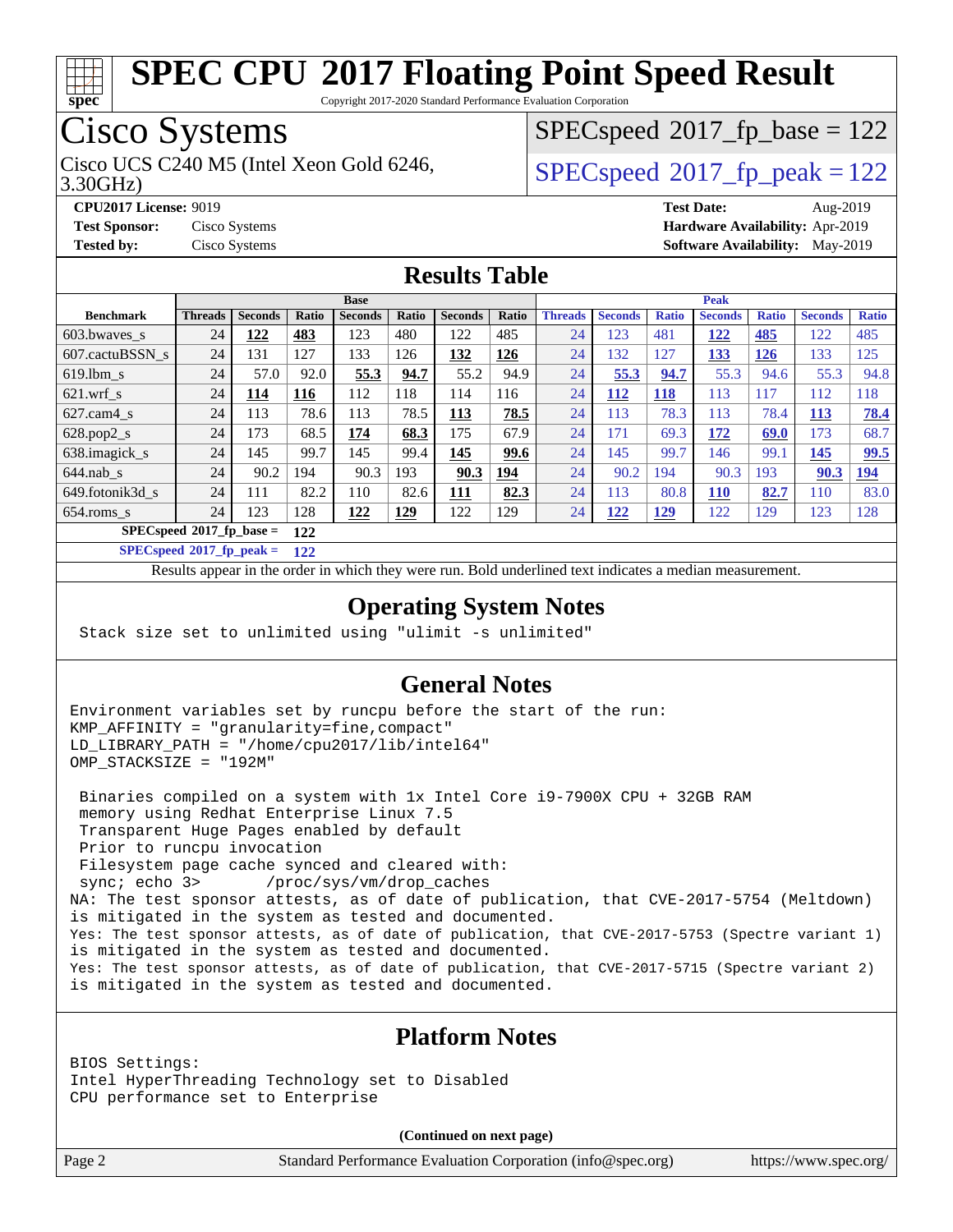

Copyright 2017-2020 Standard Performance Evaluation Corporation

# Cisco Systems

3.30GHz) Cisco UCS C240 M5 (Intel Xeon Gold 6246,  $SPEC speed@2017$  fp\_peak = 122

[SPECspeed](http://www.spec.org/auto/cpu2017/Docs/result-fields.html#SPECspeed2017fpbase)<sup>®</sup>2017 fp base = 122

**[Test Sponsor:](http://www.spec.org/auto/cpu2017/Docs/result-fields.html#TestSponsor)** Cisco Systems **[Hardware Availability:](http://www.spec.org/auto/cpu2017/Docs/result-fields.html#HardwareAvailability)** Apr-2019

**[CPU2017 License:](http://www.spec.org/auto/cpu2017/Docs/result-fields.html#CPU2017License)** 9019 **[Test Date:](http://www.spec.org/auto/cpu2017/Docs/result-fields.html#TestDate)** Aug-2019 **[Tested by:](http://www.spec.org/auto/cpu2017/Docs/result-fields.html#Testedby)** Cisco Systems **[Software Availability:](http://www.spec.org/auto/cpu2017/Docs/result-fields.html#SoftwareAvailability)** May-2019

#### **[Platform Notes \(Continued\)](http://www.spec.org/auto/cpu2017/Docs/result-fields.html#PlatformNotes)**

Page 3 Standard Performance Evaluation Corporation [\(info@spec.org\)](mailto:info@spec.org) <https://www.spec.org/> Power Performance Tuning set to OS Controls SNC set to Disabled Patrol Scrub set to Disabled Sysinfo program /home/cpu2017/bin/sysinfo Rev: r5974 of 2018-05-19 9bcde8f2999c33d61f64985e45859ea9 running on linux-2vgg Sat Aug 31 18:04:17 2019 SUT (System Under Test) info as seen by some common utilities. For more information on this section, see <https://www.spec.org/cpu2017/Docs/config.html#sysinfo> From /proc/cpuinfo model name : Intel(R) Xeon(R) Gold 6246 CPU @ 3.30GHz 2 "physical id"s (chips) 24 "processors" cores, siblings (Caution: counting these is hw and system dependent. The following excerpts from /proc/cpuinfo might not be reliable. Use with caution.) cpu cores : 12 siblings : 12 physical 0: cores 2 3 4 10 11 16 17 20 24 25 27 physical 1: cores 0 2 4 8 9 10 11 17 18 19 25 27 From lscpu: Architecture: x86\_64 CPU op-mode(s): 32-bit, 64-bit Byte Order: Little Endian  $CPU(s):$  24 On-line CPU(s) list: 0-23 Thread(s) per core: 1 Core(s) per socket: 12 Socket(s): 2 NUMA node(s): 2 Vendor ID: GenuineIntel CPU family: 6 Model: 85 Model name: Intel(R) Xeon(R) Gold 6246 CPU @ 3.30GHz Stepping: 7 CPU MHz: 3300.000 CPU max MHz: 4200.0000 CPU min MHz: 1200.0000 BogoMIPS: 6600.00 Virtualization: VT-x L1d cache: 32K L1i cache: 32K L2 cache: 1024K L3 cache: 25344K NUMA node0 CPU(s): 0-11 **(Continued on next page)**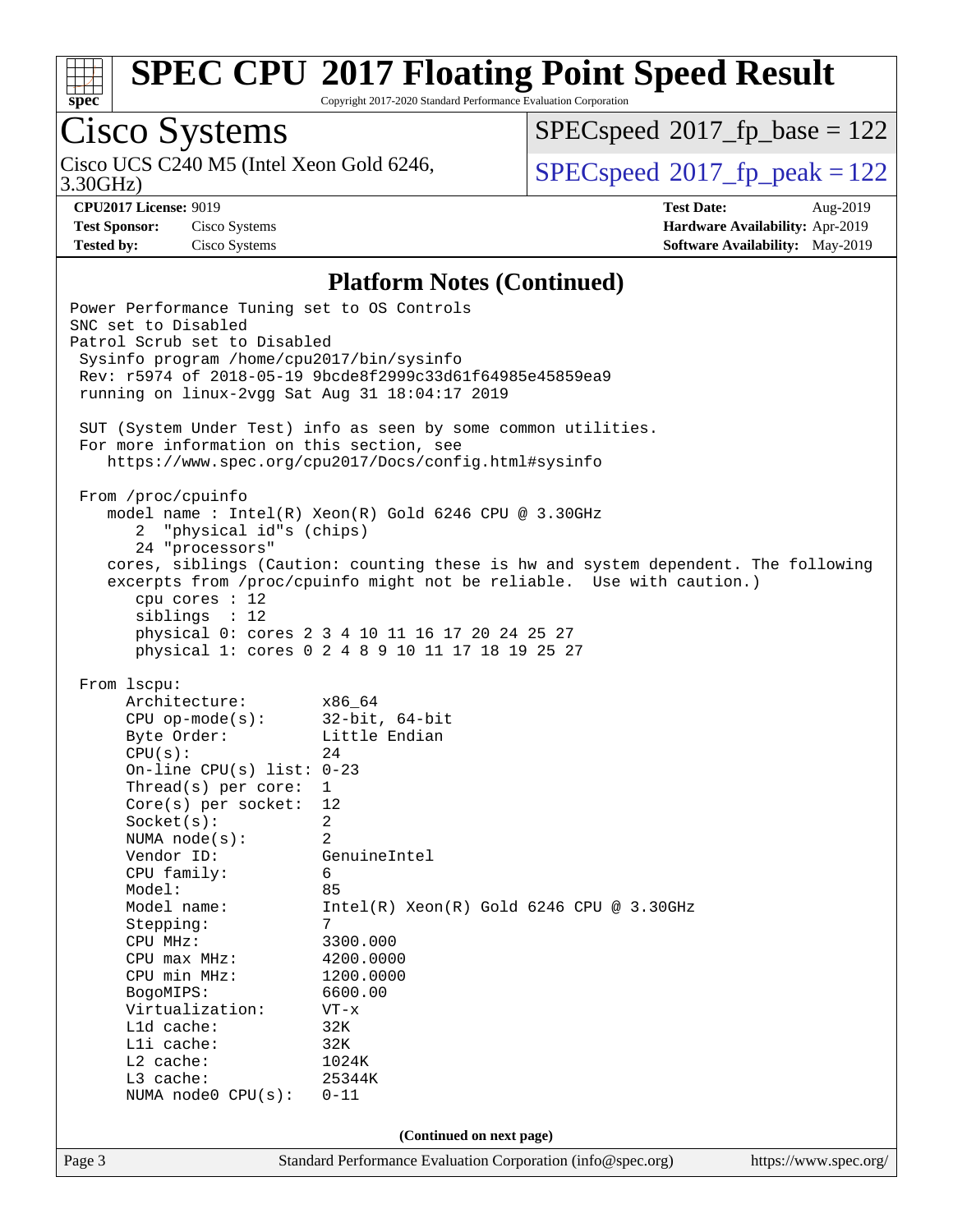

Copyright 2017-2020 Standard Performance Evaluation Corporation

Cisco Systems Cisco UCS C240 M5 (Intel Xeon Gold 6246, 3.30GHz) [SPECspeed](http://www.spec.org/auto/cpu2017/Docs/result-fields.html#SPECspeed2017fppeak)<sup>®</sup>2017 fp peak = 122 [SPECspeed](http://www.spec.org/auto/cpu2017/Docs/result-fields.html#SPECspeed2017fpbase)<sup>®</sup>2017 fp base = 122 **[CPU2017 License:](http://www.spec.org/auto/cpu2017/Docs/result-fields.html#CPU2017License)** 9019 **[Test Date:](http://www.spec.org/auto/cpu2017/Docs/result-fields.html#TestDate)** Aug-2019 **[Test Sponsor:](http://www.spec.org/auto/cpu2017/Docs/result-fields.html#TestSponsor)** Cisco Systems **[Hardware Availability:](http://www.spec.org/auto/cpu2017/Docs/result-fields.html#HardwareAvailability)** Apr-2019 **[Tested by:](http://www.spec.org/auto/cpu2017/Docs/result-fields.html#Testedby)** Cisco Systems **[Software Availability:](http://www.spec.org/auto/cpu2017/Docs/result-fields.html#SoftwareAvailability)** May-2019 **[Platform Notes \(Continued\)](http://www.spec.org/auto/cpu2017/Docs/result-fields.html#PlatformNotes)** NUMA node1 CPU(s): 12-23 Flags: fpu vme de pse tsc msr pae mce cx8 apic sep mtrr pge mca cmov pat pse36 clflush dts acpi mmx fxsr sse sse2 ss ht tm pbe syscall nx pdpe1gb rdtscp lm constant\_tsc art arch\_perfmon pebs bts rep\_good nopl xtopology nonstop\_tsc cpuid aperfmperf tsc\_known\_freq pni pclmulqdq dtes64 monitor ds\_cpl vmx smx est tm2 ssse3 sdbg fma cx16 xtpr pdcm pcid dca sse4\_1 sse4\_2 x2apic movbe popcnt tsc\_deadline\_timer aes xsave avx f16c rdrand lahf\_lm abm 3dnowprefetch cpuid\_fault epb cat\_l3 cdp\_l3 invpcid\_single mba tpr\_shadow vnmi flexpriority ept vpid fsgsbase tsc\_adjust bmi1 hle avx2 smep bmi2 erms invpcid rtm cqm mpx rdt\_a avx512f avx512dq rdseed adx smap clflushopt clwb intel\_pt avx512cd avx512bw avx512vl xsaveopt xsavec xgetbv1 xsaves cqm\_llc cqm\_occup\_llc cqm\_mbm\_total cqm\_mbm\_local ibpb ibrs stibp dtherm ida arat pln pts hwp hwp\_act\_window hwp\_epp hwp\_pkg\_req pku ospke avx512\_vnni arch\_capabilities ssbd /proc/cpuinfo cache data cache size : 25344 KB From numactl --hardware WARNING: a numactl 'node' might or might not correspond to a physical chip. available: 2 nodes (0-1) node 0 cpus: 0 1 2 3 4 5 6 7 8 9 10 11 node 0 size: 385635 MB node 0 free: 385067 MB node 1 cpus: 12 13 14 15 16 17 18 19 20 21 22 23 node 1 size: 387028 MB node 1 free: 379615 MB node distances: node 0 1 0: 10 21 1: 21 10 From /proc/meminfo MemTotal: 791207884 kB HugePages\_Total: 0 Hugepagesize: 2048 kB From /etc/\*release\* /etc/\*version\* os-release: NAME="SLES" VERSION="15" VERSION\_ID="15" PRETTY NAME="SUSE Linux Enterprise Server 15" ID="sles" ID\_LIKE="suse" ANSI\_COLOR="0;32" CPE\_NAME="cpe:/o:suse:sles:15"

**(Continued on next page)**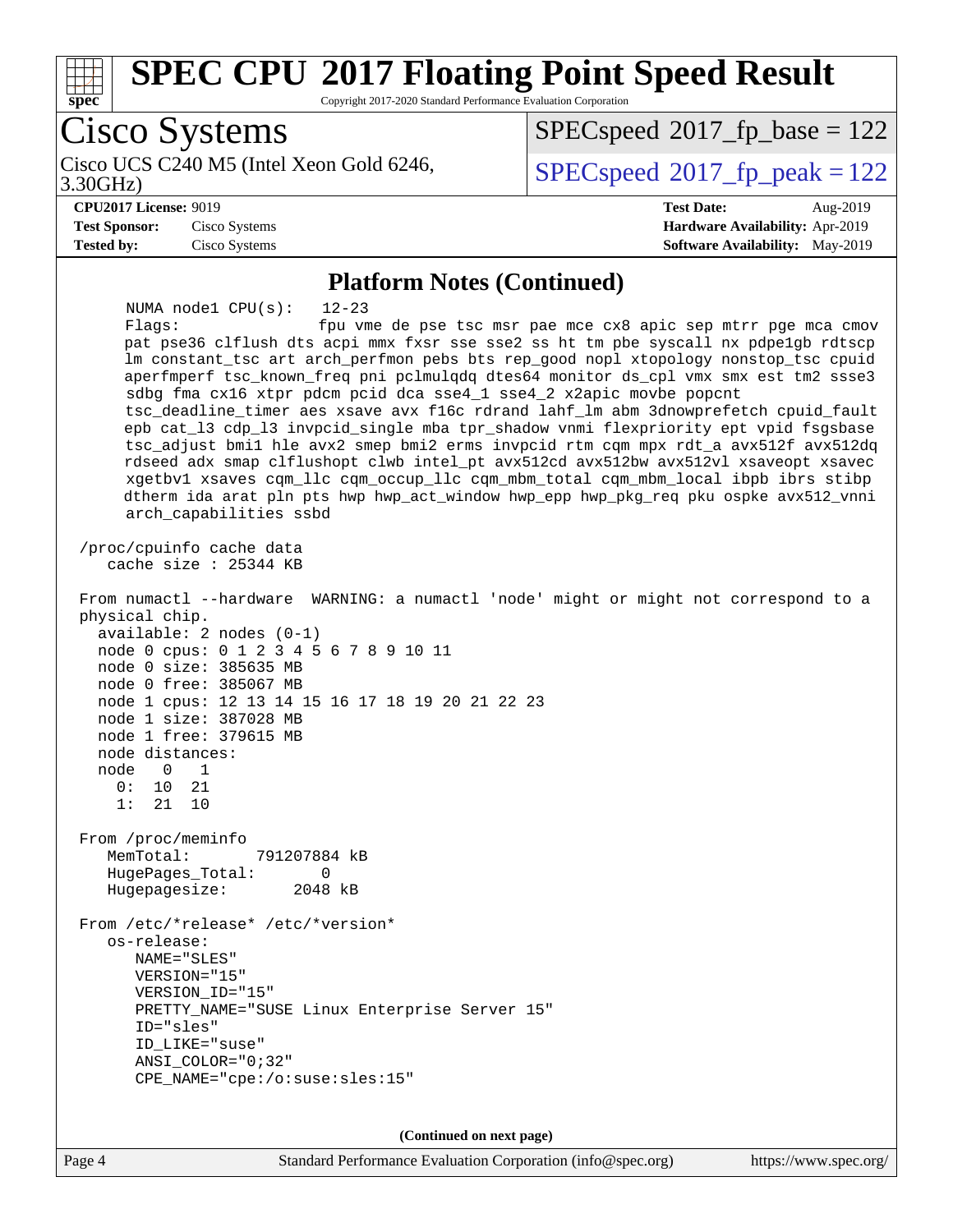

Copyright 2017-2020 Standard Performance Evaluation Corporation

### Cisco Systems

3.30GHz) Cisco UCS C240 M5 (Intel Xeon Gold 6246,  $SPEC speed@2017$  fp\_peak = 122

[SPECspeed](http://www.spec.org/auto/cpu2017/Docs/result-fields.html#SPECspeed2017fpbase)<sup>®</sup>2017 fp base = 122

**[Test Sponsor:](http://www.spec.org/auto/cpu2017/Docs/result-fields.html#TestSponsor)** Cisco Systems **[Hardware Availability:](http://www.spec.org/auto/cpu2017/Docs/result-fields.html#HardwareAvailability)** Apr-2019

**[CPU2017 License:](http://www.spec.org/auto/cpu2017/Docs/result-fields.html#CPU2017License)** 9019 **[Test Date:](http://www.spec.org/auto/cpu2017/Docs/result-fields.html#TestDate)** Aug-2019 **[Tested by:](http://www.spec.org/auto/cpu2017/Docs/result-fields.html#Testedby)** Cisco Systems **[Software Availability:](http://www.spec.org/auto/cpu2017/Docs/result-fields.html#SoftwareAvailability)** May-2019

#### **[Platform Notes \(Continued\)](http://www.spec.org/auto/cpu2017/Docs/result-fields.html#PlatformNotes)**

uname -a:

 Linux linux-2vgg 4.12.14-23-default #1 SMP Tue May 29 21:04:44 UTC 2018 (cd0437b) x86\_64 x86\_64 x86\_64 GNU/Linux

Kernel self-reported vulnerability status:

 CVE-2017-5754 (Meltdown): Not affected CVE-2017-5753 (Spectre variant 1): Mitigation: \_\_user pointer sanitization CVE-2017-5715 (Spectre variant 2): Mitigation: Indirect Branch Restricted Speculation, IBPB, IBRS\_FW

run-level 3 Aug 31 13:32

 SPEC is set to: /home/cpu2017 Filesystem Type Size Used Avail Use% Mounted on /dev/sda1 xfs 373G 22G 351G 6% /

 Additional information from dmidecode follows. WARNING: Use caution when you interpret this section. The 'dmidecode' program reads system data which is "intended to allow hardware to be accurately determined", but the intent may not be met, as there are frequent changes to hardware, firmware, and the "DMTF SMBIOS" standard. BIOS Cisco Systems, Inc. C240M5.4.0.3.34.0301190218 03/01/2019 Memory: 24x 0xCE00 M393A4K40CB2-CVF 32 GB 2 rank 2933, configured at 2934

(End of data from sysinfo program)

#### **[Compiler Version Notes](http://www.spec.org/auto/cpu2017/Docs/result-fields.html#CompilerVersionNotes)**

============================================================================== C | 619.lbm\_s(base, peak) 638.imagick\_s(base, peak) | 644.nab\_s(base, peak) ------------------------------------------------------------------------------ Intel(R) C Intel(R) 64 Compiler for applications running on Intel(R)  $64$ , Version 19.0.4.227 Build 20190416 Copyright (C) 1985-2019 Intel Corporation. All rights reserved. ------------------------------------------------------------------------------ ============================================================================== C++, C, Fortran | 607.cactuBSSN\_s(base, peak) ------------------------------------------------------------------------------ Intel(R) C++ Intel(R) 64 Compiler for applications running on Intel(R)  $64$ , Version 19.0.4.227 Build 20190416 Copyright (C) 1985-2019 Intel Corporation. All rights reserved. Intel(R) C Intel(R) 64 Compiler for applications running on Intel(R)  $64$ , Version 19.0.4.227 Build 20190416 **(Continued on next page)**

| Page 5 | Standard Performance Evaluation Corporation (info@spec.org) | https://www.spec.org/ |
|--------|-------------------------------------------------------------|-----------------------|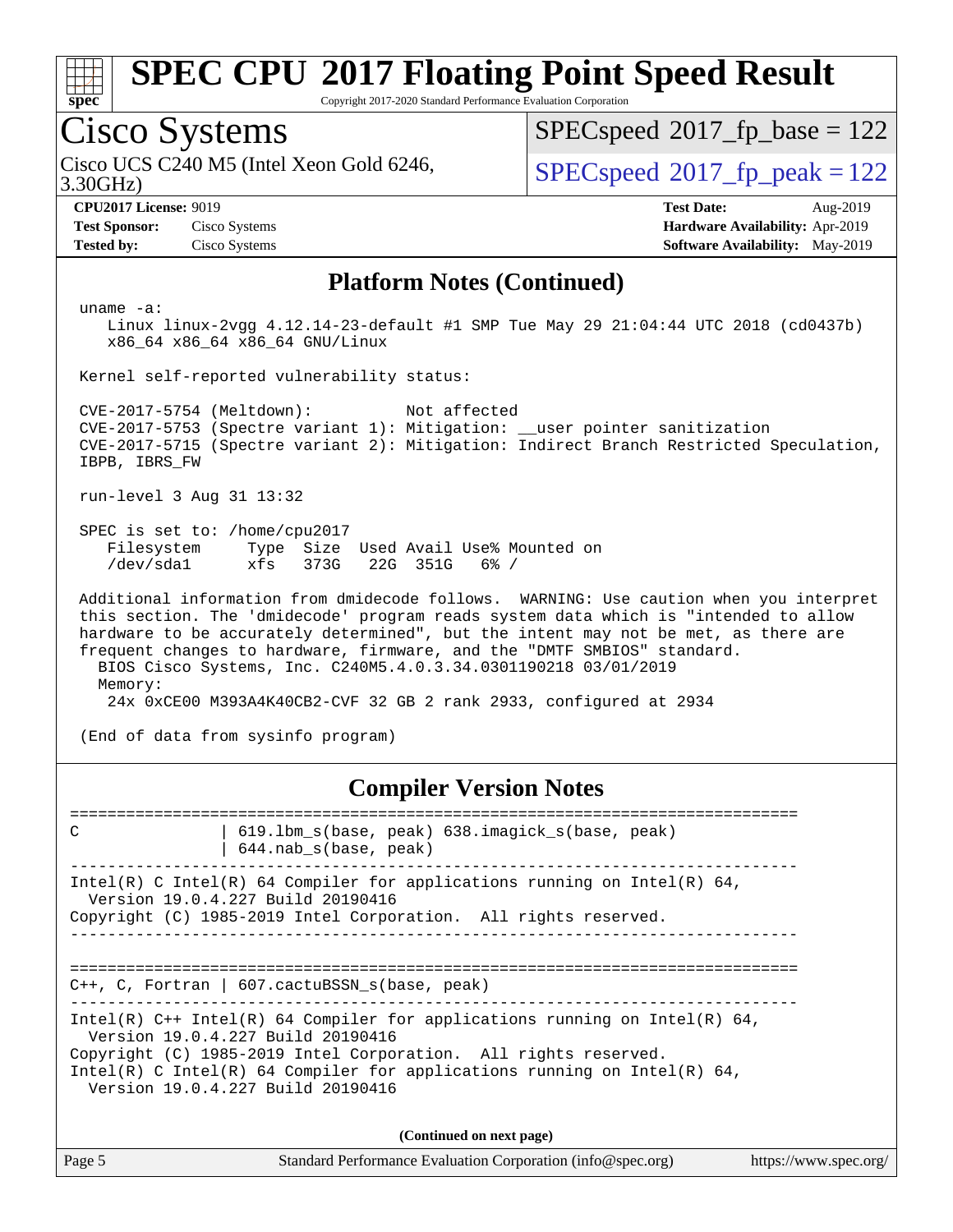

Copyright 2017-2020 Standard Performance Evaluation Corporation

## Cisco Systems

3.30GHz) Cisco UCS C240 M5 (Intel Xeon Gold 6246,  $SPECspeed^{\circ}2017\_fp\_peak = 122$  $SPECspeed^{\circ}2017\_fp\_peak = 122$ 

 $SPECspeed^{\circledcirc}2017_fp\_base = 122$  $SPECspeed^{\circledcirc}2017_fp\_base = 122$ 

**[CPU2017 License:](http://www.spec.org/auto/cpu2017/Docs/result-fields.html#CPU2017License)** 9019 **[Test Date:](http://www.spec.org/auto/cpu2017/Docs/result-fields.html#TestDate)** Aug-2019 **[Test Sponsor:](http://www.spec.org/auto/cpu2017/Docs/result-fields.html#TestSponsor)** Cisco Systems **[Hardware Availability:](http://www.spec.org/auto/cpu2017/Docs/result-fields.html#HardwareAvailability)** Apr-2019 **[Tested by:](http://www.spec.org/auto/cpu2017/Docs/result-fields.html#Testedby)** Cisco Systems **[Software Availability:](http://www.spec.org/auto/cpu2017/Docs/result-fields.html#SoftwareAvailability)** May-2019

#### **[Compiler Version Notes \(Continued\)](http://www.spec.org/auto/cpu2017/Docs/result-fields.html#CompilerVersionNotes)**

| Complict version rotes (Commuca)                                                                                                                                                                                                                                                                                                                                           |
|----------------------------------------------------------------------------------------------------------------------------------------------------------------------------------------------------------------------------------------------------------------------------------------------------------------------------------------------------------------------------|
| Copyright (C) 1985-2019 Intel Corporation. All rights reserved.<br>Intel(R) Fortran Intel(R) 64 Compiler for applications running on Intel(R)<br>64, Version 19.0.4.227 Build 20190416                                                                                                                                                                                     |
| Copyright (C) 1985-2019 Intel Corporation. All rights reserved.                                                                                                                                                                                                                                                                                                            |
|                                                                                                                                                                                                                                                                                                                                                                            |
| 603.bwaves_s(base, peak) 649.fotonik3d_s(base, peak)<br>Fortran<br>$654$ .roms $s(base, peak)$                                                                                                                                                                                                                                                                             |
| Intel(R) Fortran Intel(R) 64 Compiler for applications running on Intel(R)<br>64, Version 19.0.4.227 Build 20190416<br>Copyright (C) 1985-2019 Intel Corporation. All rights reserved.                                                                                                                                                                                     |
| $621.$ wrf $s(base, peak)$ $627.$ cam4 $s(base, peak)$<br>Fortran, C<br>$628.$ pop2_s(base, peak)                                                                                                                                                                                                                                                                          |
| Intel(R) Fortran Intel(R) 64 Compiler for applications running on Intel(R)<br>64, Version 19.0.4.227 Build 20190416<br>Copyright (C) 1985-2019 Intel Corporation. All rights reserved.<br>Intel(R) C Intel(R) 64 Compiler for applications running on Intel(R) 64,<br>Version 19.0.4.227 Build 20190416<br>Copyright (C) 1985-2019 Intel Corporation. All rights reserved. |

### **[Base Compiler Invocation](http://www.spec.org/auto/cpu2017/Docs/result-fields.html#BaseCompilerInvocation)**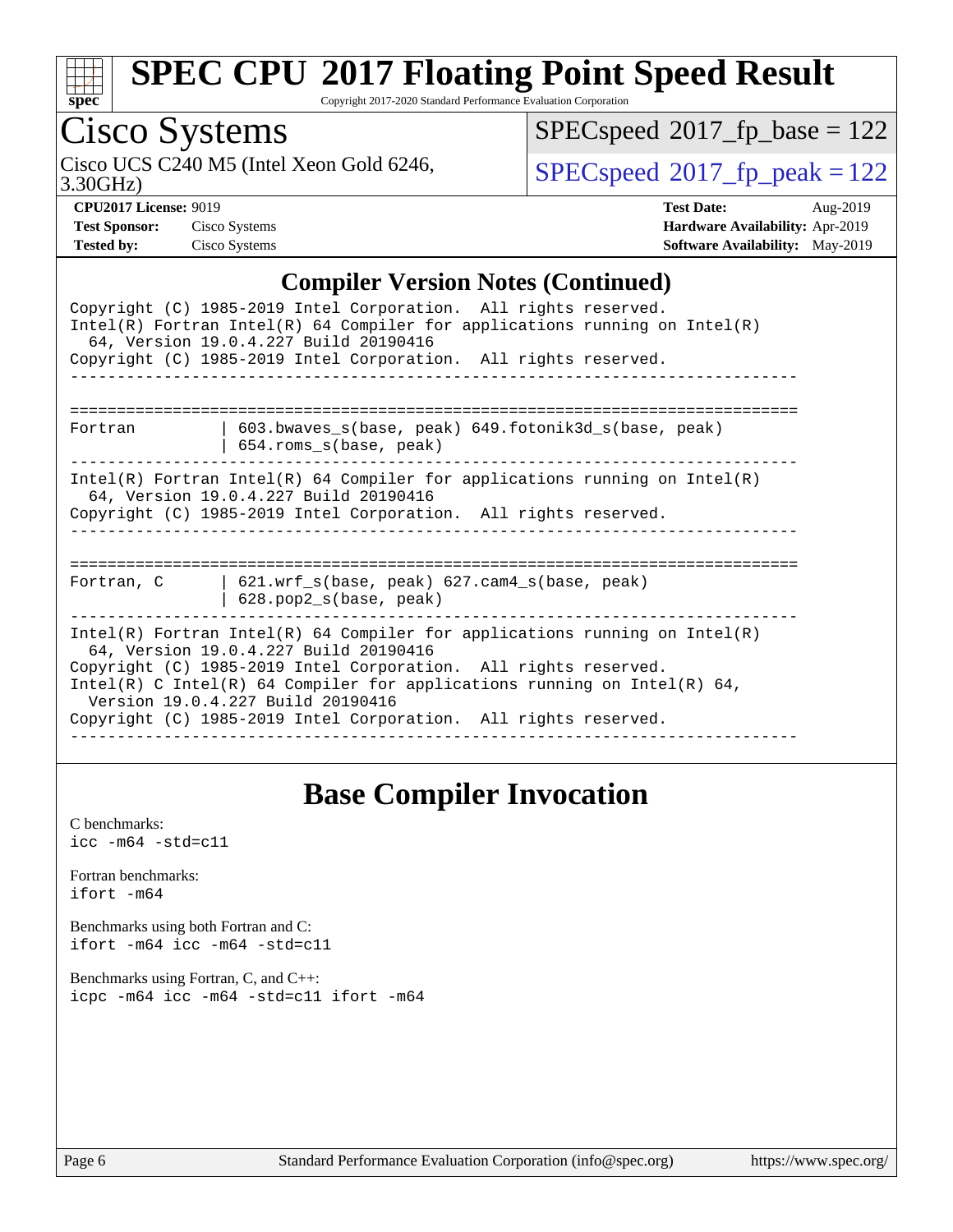

Copyright 2017-2020 Standard Performance Evaluation Corporation

## Cisco Systems

3.30GHz) Cisco UCS C240 M5 (Intel Xeon Gold 6246,  $SPEC speed@2017$  fp\_peak = 122

[SPECspeed](http://www.spec.org/auto/cpu2017/Docs/result-fields.html#SPECspeed2017fpbase)<sup>®</sup>2017 fp base = 122

**[Test Sponsor:](http://www.spec.org/auto/cpu2017/Docs/result-fields.html#TestSponsor)** Cisco Systems **[Hardware Availability:](http://www.spec.org/auto/cpu2017/Docs/result-fields.html#HardwareAvailability)** Apr-2019

**[CPU2017 License:](http://www.spec.org/auto/cpu2017/Docs/result-fields.html#CPU2017License)** 9019 **[Test Date:](http://www.spec.org/auto/cpu2017/Docs/result-fields.html#TestDate)** Aug-2019 **[Tested by:](http://www.spec.org/auto/cpu2017/Docs/result-fields.html#Testedby)** Cisco Systems **[Software Availability:](http://www.spec.org/auto/cpu2017/Docs/result-fields.html#SoftwareAvailability)** May-2019

### **[Base Portability Flags](http://www.spec.org/auto/cpu2017/Docs/result-fields.html#BasePortabilityFlags)**

 603.bwaves\_s: [-DSPEC\\_LP64](http://www.spec.org/cpu2017/results/res2019q3/cpu2017-20190903-17789.flags.html#suite_basePORTABILITY603_bwaves_s_DSPEC_LP64) 607.cactuBSSN\_s: [-DSPEC\\_LP64](http://www.spec.org/cpu2017/results/res2019q3/cpu2017-20190903-17789.flags.html#suite_basePORTABILITY607_cactuBSSN_s_DSPEC_LP64) 619.lbm\_s: [-DSPEC\\_LP64](http://www.spec.org/cpu2017/results/res2019q3/cpu2017-20190903-17789.flags.html#suite_basePORTABILITY619_lbm_s_DSPEC_LP64) 621.wrf\_s: [-DSPEC\\_LP64](http://www.spec.org/cpu2017/results/res2019q3/cpu2017-20190903-17789.flags.html#suite_basePORTABILITY621_wrf_s_DSPEC_LP64) [-DSPEC\\_CASE\\_FLAG](http://www.spec.org/cpu2017/results/res2019q3/cpu2017-20190903-17789.flags.html#b621.wrf_s_baseCPORTABILITY_DSPEC_CASE_FLAG) [-convert big\\_endian](http://www.spec.org/cpu2017/results/res2019q3/cpu2017-20190903-17789.flags.html#user_baseFPORTABILITY621_wrf_s_convert_big_endian_c3194028bc08c63ac5d04de18c48ce6d347e4e562e8892b8bdbdc0214820426deb8554edfa529a3fb25a586e65a3d812c835984020483e7e73212c4d31a38223) 627.cam4\_s: [-DSPEC\\_LP64](http://www.spec.org/cpu2017/results/res2019q3/cpu2017-20190903-17789.flags.html#suite_basePORTABILITY627_cam4_s_DSPEC_LP64) [-DSPEC\\_CASE\\_FLAG](http://www.spec.org/cpu2017/results/res2019q3/cpu2017-20190903-17789.flags.html#b627.cam4_s_baseCPORTABILITY_DSPEC_CASE_FLAG) 628.pop2\_s: [-DSPEC\\_LP64](http://www.spec.org/cpu2017/results/res2019q3/cpu2017-20190903-17789.flags.html#suite_basePORTABILITY628_pop2_s_DSPEC_LP64) [-DSPEC\\_CASE\\_FLAG](http://www.spec.org/cpu2017/results/res2019q3/cpu2017-20190903-17789.flags.html#b628.pop2_s_baseCPORTABILITY_DSPEC_CASE_FLAG) [-convert big\\_endian](http://www.spec.org/cpu2017/results/res2019q3/cpu2017-20190903-17789.flags.html#user_baseFPORTABILITY628_pop2_s_convert_big_endian_c3194028bc08c63ac5d04de18c48ce6d347e4e562e8892b8bdbdc0214820426deb8554edfa529a3fb25a586e65a3d812c835984020483e7e73212c4d31a38223) [-assume byterecl](http://www.spec.org/cpu2017/results/res2019q3/cpu2017-20190903-17789.flags.html#user_baseFPORTABILITY628_pop2_s_assume_byterecl_7e47d18b9513cf18525430bbf0f2177aa9bf368bc7a059c09b2c06a34b53bd3447c950d3f8d6c70e3faf3a05c8557d66a5798b567902e8849adc142926523472) 638.imagick\_s: [-DSPEC\\_LP64](http://www.spec.org/cpu2017/results/res2019q3/cpu2017-20190903-17789.flags.html#suite_basePORTABILITY638_imagick_s_DSPEC_LP64) 644.nab\_s: [-DSPEC\\_LP64](http://www.spec.org/cpu2017/results/res2019q3/cpu2017-20190903-17789.flags.html#suite_basePORTABILITY644_nab_s_DSPEC_LP64) 649.fotonik3d\_s: [-DSPEC\\_LP64](http://www.spec.org/cpu2017/results/res2019q3/cpu2017-20190903-17789.flags.html#suite_basePORTABILITY649_fotonik3d_s_DSPEC_LP64) 654.roms\_s: [-DSPEC\\_LP64](http://www.spec.org/cpu2017/results/res2019q3/cpu2017-20190903-17789.flags.html#suite_basePORTABILITY654_roms_s_DSPEC_LP64)

### **[Base Optimization Flags](http://www.spec.org/auto/cpu2017/Docs/result-fields.html#BaseOptimizationFlags)**

[C benchmarks](http://www.spec.org/auto/cpu2017/Docs/result-fields.html#Cbenchmarks):

[-xCORE-AVX512](http://www.spec.org/cpu2017/results/res2019q3/cpu2017-20190903-17789.flags.html#user_CCbase_f-xCORE-AVX512) [-ipo](http://www.spec.org/cpu2017/results/res2019q3/cpu2017-20190903-17789.flags.html#user_CCbase_f-ipo) [-O3](http://www.spec.org/cpu2017/results/res2019q3/cpu2017-20190903-17789.flags.html#user_CCbase_f-O3) [-no-prec-div](http://www.spec.org/cpu2017/results/res2019q3/cpu2017-20190903-17789.flags.html#user_CCbase_f-no-prec-div) [-qopt-prefetch](http://www.spec.org/cpu2017/results/res2019q3/cpu2017-20190903-17789.flags.html#user_CCbase_f-qopt-prefetch) [-ffinite-math-only](http://www.spec.org/cpu2017/results/res2019q3/cpu2017-20190903-17789.flags.html#user_CCbase_f_finite_math_only_cb91587bd2077682c4b38af759c288ed7c732db004271a9512da14a4f8007909a5f1427ecbf1a0fb78ff2a814402c6114ac565ca162485bbcae155b5e4258871) [-qopt-mem-layout-trans=4](http://www.spec.org/cpu2017/results/res2019q3/cpu2017-20190903-17789.flags.html#user_CCbase_f-qopt-mem-layout-trans_fa39e755916c150a61361b7846f310bcdf6f04e385ef281cadf3647acec3f0ae266d1a1d22d972a7087a248fd4e6ca390a3634700869573d231a252c784941a8) [-qopenmp](http://www.spec.org/cpu2017/results/res2019q3/cpu2017-20190903-17789.flags.html#user_CCbase_qopenmp_16be0c44f24f464004c6784a7acb94aca937f053568ce72f94b139a11c7c168634a55f6653758ddd83bcf7b8463e8028bb0b48b77bcddc6b78d5d95bb1df2967) [-DSPEC\\_OPENMP](http://www.spec.org/cpu2017/results/res2019q3/cpu2017-20190903-17789.flags.html#suite_CCbase_DSPEC_OPENMP)

[Fortran benchmarks](http://www.spec.org/auto/cpu2017/Docs/result-fields.html#Fortranbenchmarks):

[-DSPEC\\_OPENMP](http://www.spec.org/cpu2017/results/res2019q3/cpu2017-20190903-17789.flags.html#suite_FCbase_DSPEC_OPENMP) [-xCORE-AVX512](http://www.spec.org/cpu2017/results/res2019q3/cpu2017-20190903-17789.flags.html#user_FCbase_f-xCORE-AVX512) [-ipo](http://www.spec.org/cpu2017/results/res2019q3/cpu2017-20190903-17789.flags.html#user_FCbase_f-ipo) [-O3](http://www.spec.org/cpu2017/results/res2019q3/cpu2017-20190903-17789.flags.html#user_FCbase_f-O3) [-no-prec-div](http://www.spec.org/cpu2017/results/res2019q3/cpu2017-20190903-17789.flags.html#user_FCbase_f-no-prec-div) [-qopt-prefetch](http://www.spec.org/cpu2017/results/res2019q3/cpu2017-20190903-17789.flags.html#user_FCbase_f-qopt-prefetch) [-ffinite-math-only](http://www.spec.org/cpu2017/results/res2019q3/cpu2017-20190903-17789.flags.html#user_FCbase_f_finite_math_only_cb91587bd2077682c4b38af759c288ed7c732db004271a9512da14a4f8007909a5f1427ecbf1a0fb78ff2a814402c6114ac565ca162485bbcae155b5e4258871) [-qopt-mem-layout-trans=4](http://www.spec.org/cpu2017/results/res2019q3/cpu2017-20190903-17789.flags.html#user_FCbase_f-qopt-mem-layout-trans_fa39e755916c150a61361b7846f310bcdf6f04e385ef281cadf3647acec3f0ae266d1a1d22d972a7087a248fd4e6ca390a3634700869573d231a252c784941a8) [-qopenmp](http://www.spec.org/cpu2017/results/res2019q3/cpu2017-20190903-17789.flags.html#user_FCbase_qopenmp_16be0c44f24f464004c6784a7acb94aca937f053568ce72f94b139a11c7c168634a55f6653758ddd83bcf7b8463e8028bb0b48b77bcddc6b78d5d95bb1df2967) [-nostandard-realloc-lhs](http://www.spec.org/cpu2017/results/res2019q3/cpu2017-20190903-17789.flags.html#user_FCbase_f_2003_std_realloc_82b4557e90729c0f113870c07e44d33d6f5a304b4f63d4c15d2d0f1fab99f5daaed73bdb9275d9ae411527f28b936061aa8b9c8f2d63842963b95c9dd6426b8a)

[Benchmarks using both Fortran and C](http://www.spec.org/auto/cpu2017/Docs/result-fields.html#BenchmarksusingbothFortranandC):

[-xCORE-AVX512](http://www.spec.org/cpu2017/results/res2019q3/cpu2017-20190903-17789.flags.html#user_CC_FCbase_f-xCORE-AVX512) [-ipo](http://www.spec.org/cpu2017/results/res2019q3/cpu2017-20190903-17789.flags.html#user_CC_FCbase_f-ipo) [-O3](http://www.spec.org/cpu2017/results/res2019q3/cpu2017-20190903-17789.flags.html#user_CC_FCbase_f-O3) [-no-prec-div](http://www.spec.org/cpu2017/results/res2019q3/cpu2017-20190903-17789.flags.html#user_CC_FCbase_f-no-prec-div) [-qopt-prefetch](http://www.spec.org/cpu2017/results/res2019q3/cpu2017-20190903-17789.flags.html#user_CC_FCbase_f-qopt-prefetch) [-ffinite-math-only](http://www.spec.org/cpu2017/results/res2019q3/cpu2017-20190903-17789.flags.html#user_CC_FCbase_f_finite_math_only_cb91587bd2077682c4b38af759c288ed7c732db004271a9512da14a4f8007909a5f1427ecbf1a0fb78ff2a814402c6114ac565ca162485bbcae155b5e4258871) [-qopt-mem-layout-trans=4](http://www.spec.org/cpu2017/results/res2019q3/cpu2017-20190903-17789.flags.html#user_CC_FCbase_f-qopt-mem-layout-trans_fa39e755916c150a61361b7846f310bcdf6f04e385ef281cadf3647acec3f0ae266d1a1d22d972a7087a248fd4e6ca390a3634700869573d231a252c784941a8) [-qopenmp](http://www.spec.org/cpu2017/results/res2019q3/cpu2017-20190903-17789.flags.html#user_CC_FCbase_qopenmp_16be0c44f24f464004c6784a7acb94aca937f053568ce72f94b139a11c7c168634a55f6653758ddd83bcf7b8463e8028bb0b48b77bcddc6b78d5d95bb1df2967) [-DSPEC\\_OPENMP](http://www.spec.org/cpu2017/results/res2019q3/cpu2017-20190903-17789.flags.html#suite_CC_FCbase_DSPEC_OPENMP) [-nostandard-realloc-lhs](http://www.spec.org/cpu2017/results/res2019q3/cpu2017-20190903-17789.flags.html#user_CC_FCbase_f_2003_std_realloc_82b4557e90729c0f113870c07e44d33d6f5a304b4f63d4c15d2d0f1fab99f5daaed73bdb9275d9ae411527f28b936061aa8b9c8f2d63842963b95c9dd6426b8a)

[Benchmarks using Fortran, C, and C++:](http://www.spec.org/auto/cpu2017/Docs/result-fields.html#BenchmarksusingFortranCandCXX)

[-xCORE-AVX512](http://www.spec.org/cpu2017/results/res2019q3/cpu2017-20190903-17789.flags.html#user_CC_CXX_FCbase_f-xCORE-AVX512) [-ipo](http://www.spec.org/cpu2017/results/res2019q3/cpu2017-20190903-17789.flags.html#user_CC_CXX_FCbase_f-ipo) [-O3](http://www.spec.org/cpu2017/results/res2019q3/cpu2017-20190903-17789.flags.html#user_CC_CXX_FCbase_f-O3) [-no-prec-div](http://www.spec.org/cpu2017/results/res2019q3/cpu2017-20190903-17789.flags.html#user_CC_CXX_FCbase_f-no-prec-div) [-qopt-prefetch](http://www.spec.org/cpu2017/results/res2019q3/cpu2017-20190903-17789.flags.html#user_CC_CXX_FCbase_f-qopt-prefetch) [-ffinite-math-only](http://www.spec.org/cpu2017/results/res2019q3/cpu2017-20190903-17789.flags.html#user_CC_CXX_FCbase_f_finite_math_only_cb91587bd2077682c4b38af759c288ed7c732db004271a9512da14a4f8007909a5f1427ecbf1a0fb78ff2a814402c6114ac565ca162485bbcae155b5e4258871) [-qopt-mem-layout-trans=4](http://www.spec.org/cpu2017/results/res2019q3/cpu2017-20190903-17789.flags.html#user_CC_CXX_FCbase_f-qopt-mem-layout-trans_fa39e755916c150a61361b7846f310bcdf6f04e385ef281cadf3647acec3f0ae266d1a1d22d972a7087a248fd4e6ca390a3634700869573d231a252c784941a8) [-qopenmp](http://www.spec.org/cpu2017/results/res2019q3/cpu2017-20190903-17789.flags.html#user_CC_CXX_FCbase_qopenmp_16be0c44f24f464004c6784a7acb94aca937f053568ce72f94b139a11c7c168634a55f6653758ddd83bcf7b8463e8028bb0b48b77bcddc6b78d5d95bb1df2967) [-DSPEC\\_OPENMP](http://www.spec.org/cpu2017/results/res2019q3/cpu2017-20190903-17789.flags.html#suite_CC_CXX_FCbase_DSPEC_OPENMP) [-nostandard-realloc-lhs](http://www.spec.org/cpu2017/results/res2019q3/cpu2017-20190903-17789.flags.html#user_CC_CXX_FCbase_f_2003_std_realloc_82b4557e90729c0f113870c07e44d33d6f5a304b4f63d4c15d2d0f1fab99f5daaed73bdb9275d9ae411527f28b936061aa8b9c8f2d63842963b95c9dd6426b8a)

### **[Peak Compiler Invocation](http://www.spec.org/auto/cpu2017/Docs/result-fields.html#PeakCompilerInvocation)**

[C benchmarks](http://www.spec.org/auto/cpu2017/Docs/result-fields.html#Cbenchmarks): [icc -m64 -std=c11](http://www.spec.org/cpu2017/results/res2019q3/cpu2017-20190903-17789.flags.html#user_CCpeak_intel_icc_64bit_c11_33ee0cdaae7deeeab2a9725423ba97205ce30f63b9926c2519791662299b76a0318f32ddfffdc46587804de3178b4f9328c46fa7c2b0cd779d7a61945c91cd35)

[Fortran benchmarks](http://www.spec.org/auto/cpu2017/Docs/result-fields.html#Fortranbenchmarks): [ifort -m64](http://www.spec.org/cpu2017/results/res2019q3/cpu2017-20190903-17789.flags.html#user_FCpeak_intel_ifort_64bit_24f2bb282fbaeffd6157abe4f878425411749daecae9a33200eee2bee2fe76f3b89351d69a8130dd5949958ce389cf37ff59a95e7a40d588e8d3a57e0c3fd751)

**(Continued on next page)**

Page 7 Standard Performance Evaluation Corporation [\(info@spec.org\)](mailto:info@spec.org) <https://www.spec.org/>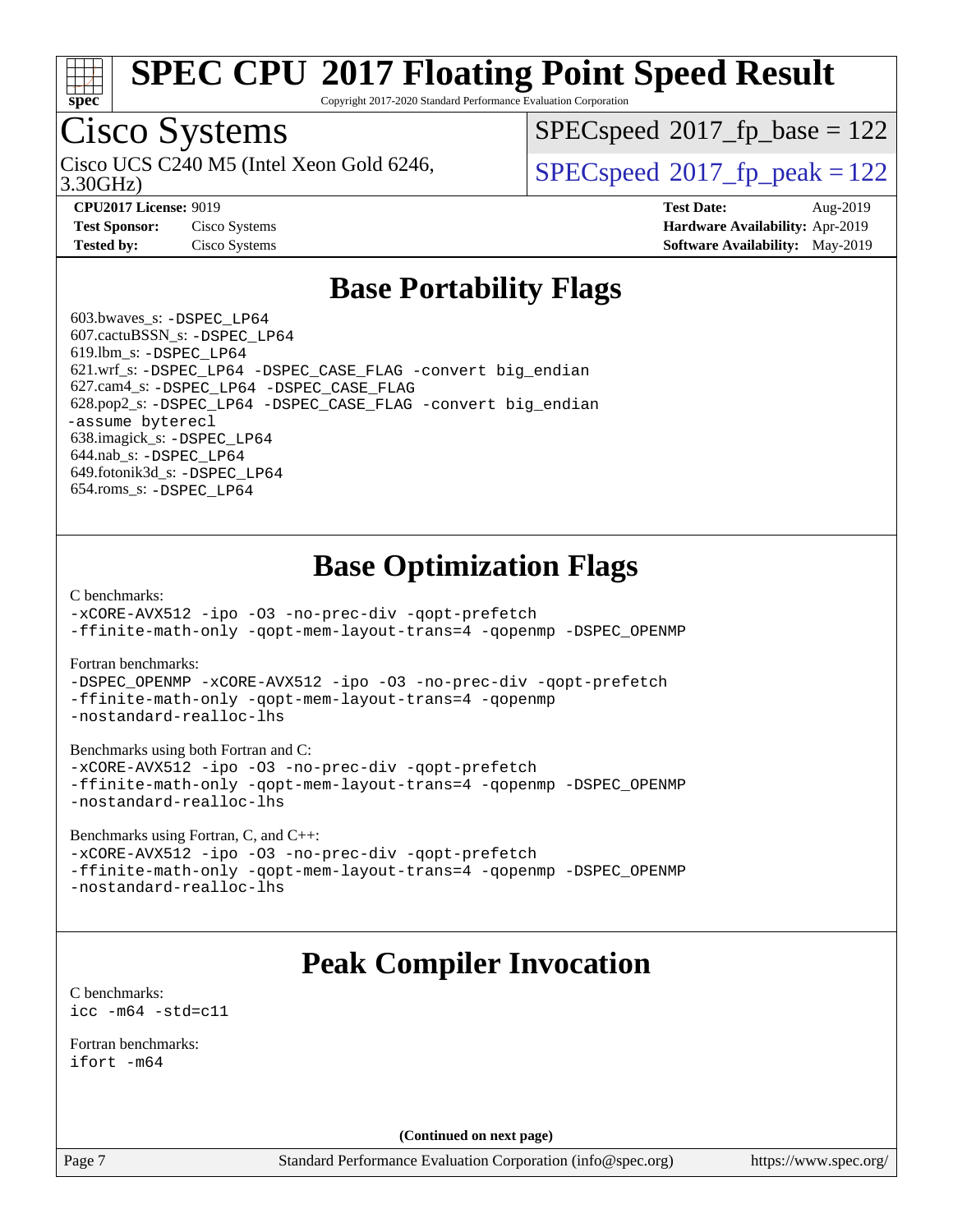

Copyright 2017-2020 Standard Performance Evaluation Corporation

## Cisco Systems

3.30GHz) Cisco UCS C240 M5 (Intel Xeon Gold 6246,  $SPEC speed@2017$  fp\_peak = 122

[SPECspeed](http://www.spec.org/auto/cpu2017/Docs/result-fields.html#SPECspeed2017fpbase)<sup>®</sup>2017 fp base = 122

**[Test Sponsor:](http://www.spec.org/auto/cpu2017/Docs/result-fields.html#TestSponsor)** Cisco Systems **[Hardware Availability:](http://www.spec.org/auto/cpu2017/Docs/result-fields.html#HardwareAvailability)** Apr-2019

**[CPU2017 License:](http://www.spec.org/auto/cpu2017/Docs/result-fields.html#CPU2017License)** 9019 **[Test Date:](http://www.spec.org/auto/cpu2017/Docs/result-fields.html#TestDate)** Aug-2019 **[Tested by:](http://www.spec.org/auto/cpu2017/Docs/result-fields.html#Testedby)** Cisco Systems **[Software Availability:](http://www.spec.org/auto/cpu2017/Docs/result-fields.html#SoftwareAvailability)** May-2019

### **[Peak Compiler Invocation \(Continued\)](http://www.spec.org/auto/cpu2017/Docs/result-fields.html#PeakCompilerInvocation)**

[Benchmarks using both Fortran and C](http://www.spec.org/auto/cpu2017/Docs/result-fields.html#BenchmarksusingbothFortranandC): [ifort -m64](http://www.spec.org/cpu2017/results/res2019q3/cpu2017-20190903-17789.flags.html#user_CC_FCpeak_intel_ifort_64bit_24f2bb282fbaeffd6157abe4f878425411749daecae9a33200eee2bee2fe76f3b89351d69a8130dd5949958ce389cf37ff59a95e7a40d588e8d3a57e0c3fd751) [icc -m64 -std=c11](http://www.spec.org/cpu2017/results/res2019q3/cpu2017-20190903-17789.flags.html#user_CC_FCpeak_intel_icc_64bit_c11_33ee0cdaae7deeeab2a9725423ba97205ce30f63b9926c2519791662299b76a0318f32ddfffdc46587804de3178b4f9328c46fa7c2b0cd779d7a61945c91cd35)

[Benchmarks using Fortran, C, and C++:](http://www.spec.org/auto/cpu2017/Docs/result-fields.html#BenchmarksusingFortranCandCXX) [icpc -m64](http://www.spec.org/cpu2017/results/res2019q3/cpu2017-20190903-17789.flags.html#user_CC_CXX_FCpeak_intel_icpc_64bit_4ecb2543ae3f1412ef961e0650ca070fec7b7afdcd6ed48761b84423119d1bf6bdf5cad15b44d48e7256388bc77273b966e5eb805aefd121eb22e9299b2ec9d9) [icc -m64 -std=c11](http://www.spec.org/cpu2017/results/res2019q3/cpu2017-20190903-17789.flags.html#user_CC_CXX_FCpeak_intel_icc_64bit_c11_33ee0cdaae7deeeab2a9725423ba97205ce30f63b9926c2519791662299b76a0318f32ddfffdc46587804de3178b4f9328c46fa7c2b0cd779d7a61945c91cd35) [ifort -m64](http://www.spec.org/cpu2017/results/res2019q3/cpu2017-20190903-17789.flags.html#user_CC_CXX_FCpeak_intel_ifort_64bit_24f2bb282fbaeffd6157abe4f878425411749daecae9a33200eee2bee2fe76f3b89351d69a8130dd5949958ce389cf37ff59a95e7a40d588e8d3a57e0c3fd751)

### **[Peak Portability Flags](http://www.spec.org/auto/cpu2017/Docs/result-fields.html#PeakPortabilityFlags)**

Same as Base Portability Flags

### **[Peak Optimization Flags](http://www.spec.org/auto/cpu2017/Docs/result-fields.html#PeakOptimizationFlags)**

[C benchmarks](http://www.spec.org/auto/cpu2017/Docs/result-fields.html#Cbenchmarks):

[-xCORE-AVX512](http://www.spec.org/cpu2017/results/res2019q3/cpu2017-20190903-17789.flags.html#user_CCpeak_f-xCORE-AVX512) [-ipo](http://www.spec.org/cpu2017/results/res2019q3/cpu2017-20190903-17789.flags.html#user_CCpeak_f-ipo) [-O3](http://www.spec.org/cpu2017/results/res2019q3/cpu2017-20190903-17789.flags.html#user_CCpeak_f-O3) [-no-prec-div](http://www.spec.org/cpu2017/results/res2019q3/cpu2017-20190903-17789.flags.html#user_CCpeak_f-no-prec-div) [-qopt-prefetch](http://www.spec.org/cpu2017/results/res2019q3/cpu2017-20190903-17789.flags.html#user_CCpeak_f-qopt-prefetch) [-ffinite-math-only](http://www.spec.org/cpu2017/results/res2019q3/cpu2017-20190903-17789.flags.html#user_CCpeak_f_finite_math_only_cb91587bd2077682c4b38af759c288ed7c732db004271a9512da14a4f8007909a5f1427ecbf1a0fb78ff2a814402c6114ac565ca162485bbcae155b5e4258871) [-qopt-mem-layout-trans=4](http://www.spec.org/cpu2017/results/res2019q3/cpu2017-20190903-17789.flags.html#user_CCpeak_f-qopt-mem-layout-trans_fa39e755916c150a61361b7846f310bcdf6f04e385ef281cadf3647acec3f0ae266d1a1d22d972a7087a248fd4e6ca390a3634700869573d231a252c784941a8) [-qopenmp](http://www.spec.org/cpu2017/results/res2019q3/cpu2017-20190903-17789.flags.html#user_CCpeak_qopenmp_16be0c44f24f464004c6784a7acb94aca937f053568ce72f94b139a11c7c168634a55f6653758ddd83bcf7b8463e8028bb0b48b77bcddc6b78d5d95bb1df2967) [-DSPEC\\_OPENMP](http://www.spec.org/cpu2017/results/res2019q3/cpu2017-20190903-17789.flags.html#suite_CCpeak_DSPEC_OPENMP)

[Fortran benchmarks](http://www.spec.org/auto/cpu2017/Docs/result-fields.html#Fortranbenchmarks):

 603.bwaves\_s: [-prof-gen](http://www.spec.org/cpu2017/results/res2019q3/cpu2017-20190903-17789.flags.html#user_peakPASS1_FFLAGSPASS1_LDFLAGS603_bwaves_s_prof_gen_5aa4926d6013ddb2a31985c654b3eb18169fc0c6952a63635c234f711e6e63dd76e94ad52365559451ec499a2cdb89e4dc58ba4c67ef54ca681ffbe1461d6b36)(pass 1) [-prof-use](http://www.spec.org/cpu2017/results/res2019q3/cpu2017-20190903-17789.flags.html#user_peakPASS2_FFLAGSPASS2_LDFLAGS603_bwaves_s_prof_use_1a21ceae95f36a2b53c25747139a6c16ca95bd9def2a207b4f0849963b97e94f5260e30a0c64f4bb623698870e679ca08317ef8150905d41bd88c6f78df73f19)(pass 2) [-DSPEC\\_SUPPRESS\\_OPENMP](http://www.spec.org/cpu2017/results/res2019q3/cpu2017-20190903-17789.flags.html#suite_peakPASS1_FOPTIMIZE603_bwaves_s_DSPEC_SUPPRESS_OPENMP) [-DSPEC\\_OPENMP](http://www.spec.org/cpu2017/results/res2019q3/cpu2017-20190903-17789.flags.html#suite_peakPASS2_FOPTIMIZE603_bwaves_s_DSPEC_OPENMP) [-O2](http://www.spec.org/cpu2017/results/res2019q3/cpu2017-20190903-17789.flags.html#user_peakPASS1_FOPTIMIZE603_bwaves_s_f-O2) [-xCORE-AVX512](http://www.spec.org/cpu2017/results/res2019q3/cpu2017-20190903-17789.flags.html#user_peakPASS2_FOPTIMIZE603_bwaves_s_f-xCORE-AVX512) [-qopt-prefetch](http://www.spec.org/cpu2017/results/res2019q3/cpu2017-20190903-17789.flags.html#user_peakPASS1_FOPTIMIZEPASS2_FOPTIMIZE603_bwaves_s_f-qopt-prefetch) [-ipo](http://www.spec.org/cpu2017/results/res2019q3/cpu2017-20190903-17789.flags.html#user_peakPASS2_FOPTIMIZE603_bwaves_s_f-ipo) [-O3](http://www.spec.org/cpu2017/results/res2019q3/cpu2017-20190903-17789.flags.html#user_peakPASS2_FOPTIMIZE603_bwaves_s_f-O3) [-ffinite-math-only](http://www.spec.org/cpu2017/results/res2019q3/cpu2017-20190903-17789.flags.html#user_peakPASS1_FOPTIMIZEPASS2_FOPTIMIZE603_bwaves_s_f_finite_math_only_cb91587bd2077682c4b38af759c288ed7c732db004271a9512da14a4f8007909a5f1427ecbf1a0fb78ff2a814402c6114ac565ca162485bbcae155b5e4258871) [-no-prec-div](http://www.spec.org/cpu2017/results/res2019q3/cpu2017-20190903-17789.flags.html#user_peakPASS2_FOPTIMIZE603_bwaves_s_f-no-prec-div) [-qopt-mem-layout-trans=4](http://www.spec.org/cpu2017/results/res2019q3/cpu2017-20190903-17789.flags.html#user_peakPASS1_FOPTIMIZEPASS2_FOPTIMIZE603_bwaves_s_f-qopt-mem-layout-trans_fa39e755916c150a61361b7846f310bcdf6f04e385ef281cadf3647acec3f0ae266d1a1d22d972a7087a248fd4e6ca390a3634700869573d231a252c784941a8) [-qopenmp](http://www.spec.org/cpu2017/results/res2019q3/cpu2017-20190903-17789.flags.html#user_peakPASS2_FOPTIMIZE603_bwaves_s_qopenmp_16be0c44f24f464004c6784a7acb94aca937f053568ce72f94b139a11c7c168634a55f6653758ddd83bcf7b8463e8028bb0b48b77bcddc6b78d5d95bb1df2967) [-nostandard-realloc-lhs](http://www.spec.org/cpu2017/results/res2019q3/cpu2017-20190903-17789.flags.html#user_peakEXTRA_FOPTIMIZE603_bwaves_s_f_2003_std_realloc_82b4557e90729c0f113870c07e44d33d6f5a304b4f63d4c15d2d0f1fab99f5daaed73bdb9275d9ae411527f28b936061aa8b9c8f2d63842963b95c9dd6426b8a)

649.fotonik3d\_s: Same as 603.bwaves\_s

 654.roms\_s: [-DSPEC\\_OPENMP](http://www.spec.org/cpu2017/results/res2019q3/cpu2017-20190903-17789.flags.html#suite_peakFOPTIMIZE654_roms_s_DSPEC_OPENMP) [-xCORE-AVX512](http://www.spec.org/cpu2017/results/res2019q3/cpu2017-20190903-17789.flags.html#user_peakFOPTIMIZE654_roms_s_f-xCORE-AVX512) [-ipo](http://www.spec.org/cpu2017/results/res2019q3/cpu2017-20190903-17789.flags.html#user_peakFOPTIMIZE654_roms_s_f-ipo) [-O3](http://www.spec.org/cpu2017/results/res2019q3/cpu2017-20190903-17789.flags.html#user_peakFOPTIMIZE654_roms_s_f-O3) [-no-prec-div](http://www.spec.org/cpu2017/results/res2019q3/cpu2017-20190903-17789.flags.html#user_peakFOPTIMIZE654_roms_s_f-no-prec-div) [-qopt-prefetch](http://www.spec.org/cpu2017/results/res2019q3/cpu2017-20190903-17789.flags.html#user_peakFOPTIMIZE654_roms_s_f-qopt-prefetch) [-ffinite-math-only](http://www.spec.org/cpu2017/results/res2019q3/cpu2017-20190903-17789.flags.html#user_peakFOPTIMIZE654_roms_s_f_finite_math_only_cb91587bd2077682c4b38af759c288ed7c732db004271a9512da14a4f8007909a5f1427ecbf1a0fb78ff2a814402c6114ac565ca162485bbcae155b5e4258871) [-qopt-mem-layout-trans=4](http://www.spec.org/cpu2017/results/res2019q3/cpu2017-20190903-17789.flags.html#user_peakFOPTIMIZE654_roms_s_f-qopt-mem-layout-trans_fa39e755916c150a61361b7846f310bcdf6f04e385ef281cadf3647acec3f0ae266d1a1d22d972a7087a248fd4e6ca390a3634700869573d231a252c784941a8) [-qopenmp](http://www.spec.org/cpu2017/results/res2019q3/cpu2017-20190903-17789.flags.html#user_peakFOPTIMIZE654_roms_s_qopenmp_16be0c44f24f464004c6784a7acb94aca937f053568ce72f94b139a11c7c168634a55f6653758ddd83bcf7b8463e8028bb0b48b77bcddc6b78d5d95bb1df2967) [-nostandard-realloc-lhs](http://www.spec.org/cpu2017/results/res2019q3/cpu2017-20190903-17789.flags.html#user_peakEXTRA_FOPTIMIZE654_roms_s_f_2003_std_realloc_82b4557e90729c0f113870c07e44d33d6f5a304b4f63d4c15d2d0f1fab99f5daaed73bdb9275d9ae411527f28b936061aa8b9c8f2d63842963b95c9dd6426b8a)

[Benchmarks using both Fortran and C](http://www.spec.org/auto/cpu2017/Docs/result-fields.html#BenchmarksusingbothFortranandC):

 621.wrf\_s: [-prof-gen](http://www.spec.org/cpu2017/results/res2019q3/cpu2017-20190903-17789.flags.html#user_peakPASS1_CFLAGSPASS1_FFLAGSPASS1_LDFLAGS621_wrf_s_prof_gen_5aa4926d6013ddb2a31985c654b3eb18169fc0c6952a63635c234f711e6e63dd76e94ad52365559451ec499a2cdb89e4dc58ba4c67ef54ca681ffbe1461d6b36)(pass 1) [-prof-use](http://www.spec.org/cpu2017/results/res2019q3/cpu2017-20190903-17789.flags.html#user_peakPASS2_CFLAGSPASS2_FFLAGSPASS2_LDFLAGS621_wrf_s_prof_use_1a21ceae95f36a2b53c25747139a6c16ca95bd9def2a207b4f0849963b97e94f5260e30a0c64f4bb623698870e679ca08317ef8150905d41bd88c6f78df73f19)(pass 2) [-O2](http://www.spec.org/cpu2017/results/res2019q3/cpu2017-20190903-17789.flags.html#user_peakPASS1_COPTIMIZEPASS1_FOPTIMIZE621_wrf_s_f-O2) [-xCORE-AVX512](http://www.spec.org/cpu2017/results/res2019q3/cpu2017-20190903-17789.flags.html#user_peakPASS2_COPTIMIZEPASS2_FOPTIMIZE621_wrf_s_f-xCORE-AVX512) [-qopt-prefetch](http://www.spec.org/cpu2017/results/res2019q3/cpu2017-20190903-17789.flags.html#user_peakPASS1_COPTIMIZEPASS1_FOPTIMIZEPASS2_COPTIMIZEPASS2_FOPTIMIZE621_wrf_s_f-qopt-prefetch) [-ipo](http://www.spec.org/cpu2017/results/res2019q3/cpu2017-20190903-17789.flags.html#user_peakPASS2_COPTIMIZEPASS2_FOPTIMIZE621_wrf_s_f-ipo) [-O3](http://www.spec.org/cpu2017/results/res2019q3/cpu2017-20190903-17789.flags.html#user_peakPASS2_COPTIMIZEPASS2_FOPTIMIZE621_wrf_s_f-O3) [-ffinite-math-only](http://www.spec.org/cpu2017/results/res2019q3/cpu2017-20190903-17789.flags.html#user_peakPASS1_COPTIMIZEPASS1_FOPTIMIZEPASS2_COPTIMIZEPASS2_FOPTIMIZE621_wrf_s_f_finite_math_only_cb91587bd2077682c4b38af759c288ed7c732db004271a9512da14a4f8007909a5f1427ecbf1a0fb78ff2a814402c6114ac565ca162485bbcae155b5e4258871) [-no-prec-div](http://www.spec.org/cpu2017/results/res2019q3/cpu2017-20190903-17789.flags.html#user_peakPASS2_COPTIMIZEPASS2_FOPTIMIZE621_wrf_s_f-no-prec-div) [-qopt-mem-layout-trans=4](http://www.spec.org/cpu2017/results/res2019q3/cpu2017-20190903-17789.flags.html#user_peakPASS1_COPTIMIZEPASS1_FOPTIMIZEPASS2_COPTIMIZEPASS2_FOPTIMIZE621_wrf_s_f-qopt-mem-layout-trans_fa39e755916c150a61361b7846f310bcdf6f04e385ef281cadf3647acec3f0ae266d1a1d22d972a7087a248fd4e6ca390a3634700869573d231a252c784941a8) [-DSPEC\\_SUPPRESS\\_OPENMP](http://www.spec.org/cpu2017/results/res2019q3/cpu2017-20190903-17789.flags.html#suite_peakPASS1_COPTIMIZEPASS1_FOPTIMIZE621_wrf_s_DSPEC_SUPPRESS_OPENMP) [-qopenmp](http://www.spec.org/cpu2017/results/res2019q3/cpu2017-20190903-17789.flags.html#user_peakPASS2_COPTIMIZEPASS2_FOPTIMIZE621_wrf_s_qopenmp_16be0c44f24f464004c6784a7acb94aca937f053568ce72f94b139a11c7c168634a55f6653758ddd83bcf7b8463e8028bb0b48b77bcddc6b78d5d95bb1df2967) [-DSPEC\\_OPENMP](http://www.spec.org/cpu2017/results/res2019q3/cpu2017-20190903-17789.flags.html#suite_peakPASS2_COPTIMIZEPASS2_FOPTIMIZE621_wrf_s_DSPEC_OPENMP) [-nostandard-realloc-lhs](http://www.spec.org/cpu2017/results/res2019q3/cpu2017-20190903-17789.flags.html#user_peakEXTRA_FOPTIMIZE621_wrf_s_f_2003_std_realloc_82b4557e90729c0f113870c07e44d33d6f5a304b4f63d4c15d2d0f1fab99f5daaed73bdb9275d9ae411527f28b936061aa8b9c8f2d63842963b95c9dd6426b8a)

 627.cam4\_s: [-xCORE-AVX512](http://www.spec.org/cpu2017/results/res2019q3/cpu2017-20190903-17789.flags.html#user_peakCOPTIMIZEFOPTIMIZE627_cam4_s_f-xCORE-AVX512) [-ipo](http://www.spec.org/cpu2017/results/res2019q3/cpu2017-20190903-17789.flags.html#user_peakCOPTIMIZEFOPTIMIZE627_cam4_s_f-ipo) [-O3](http://www.spec.org/cpu2017/results/res2019q3/cpu2017-20190903-17789.flags.html#user_peakCOPTIMIZEFOPTIMIZE627_cam4_s_f-O3) [-no-prec-div](http://www.spec.org/cpu2017/results/res2019q3/cpu2017-20190903-17789.flags.html#user_peakCOPTIMIZEFOPTIMIZE627_cam4_s_f-no-prec-div) [-qopt-prefetch](http://www.spec.org/cpu2017/results/res2019q3/cpu2017-20190903-17789.flags.html#user_peakCOPTIMIZEFOPTIMIZE627_cam4_s_f-qopt-prefetch) [-ffinite-math-only](http://www.spec.org/cpu2017/results/res2019q3/cpu2017-20190903-17789.flags.html#user_peakCOPTIMIZEFOPTIMIZE627_cam4_s_f_finite_math_only_cb91587bd2077682c4b38af759c288ed7c732db004271a9512da14a4f8007909a5f1427ecbf1a0fb78ff2a814402c6114ac565ca162485bbcae155b5e4258871) [-qopt-mem-layout-trans=4](http://www.spec.org/cpu2017/results/res2019q3/cpu2017-20190903-17789.flags.html#user_peakCOPTIMIZEFOPTIMIZE627_cam4_s_f-qopt-mem-layout-trans_fa39e755916c150a61361b7846f310bcdf6f04e385ef281cadf3647acec3f0ae266d1a1d22d972a7087a248fd4e6ca390a3634700869573d231a252c784941a8) [-qopenmp](http://www.spec.org/cpu2017/results/res2019q3/cpu2017-20190903-17789.flags.html#user_peakCOPTIMIZEFOPTIMIZE627_cam4_s_qopenmp_16be0c44f24f464004c6784a7acb94aca937f053568ce72f94b139a11c7c168634a55f6653758ddd83bcf7b8463e8028bb0b48b77bcddc6b78d5d95bb1df2967) [-DSPEC\\_OPENMP](http://www.spec.org/cpu2017/results/res2019q3/cpu2017-20190903-17789.flags.html#suite_peakCOPTIMIZEFOPTIMIZE627_cam4_s_DSPEC_OPENMP) [-nostandard-realloc-lhs](http://www.spec.org/cpu2017/results/res2019q3/cpu2017-20190903-17789.flags.html#user_peakEXTRA_FOPTIMIZE627_cam4_s_f_2003_std_realloc_82b4557e90729c0f113870c07e44d33d6f5a304b4f63d4c15d2d0f1fab99f5daaed73bdb9275d9ae411527f28b936061aa8b9c8f2d63842963b95c9dd6426b8a)

628.pop2\_s: Same as 621.wrf\_s

**(Continued on next page)**